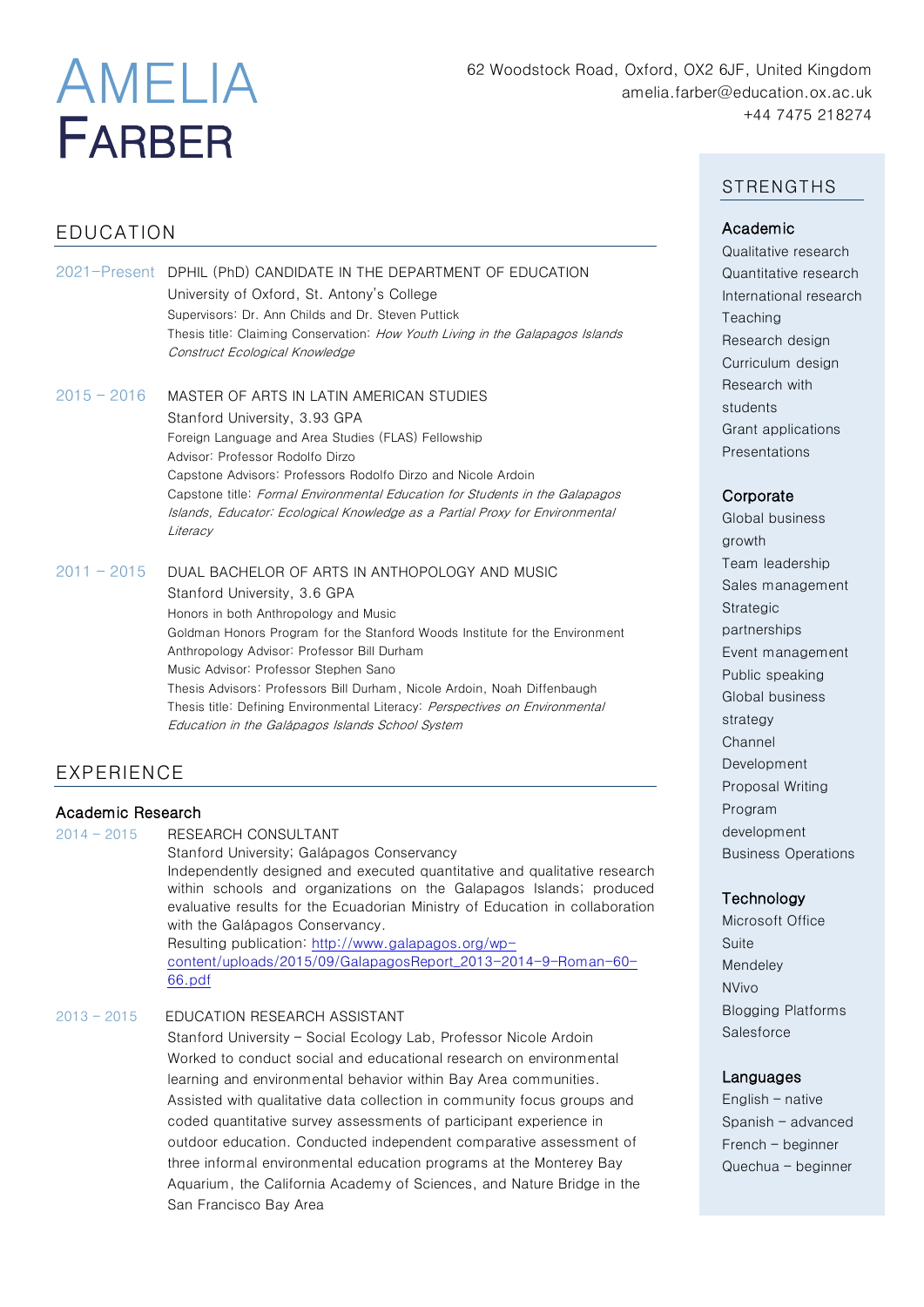#### 2012 GEOLOGY RESEARCH ASSISTANT

Stanford University – Geological Sciences Research Lab of Professor Elizabeth Miller

Worked closely with Professor of Geological Sciences, Elizabeth Miller and PhD Candidate Kelley Brumley on an on- going initiative: virtually mapped and reconstructed arctic plate tectonics using ArcGIS to visualize an alternate theory for arctic plate development. Created base maps and plates using GPlates and ArcGIS for a new arctic map used for the project's virtual reconstruction and assisted in zirconseparation in rock samples from the arctic

#### Corporate Positions

Sep 2019 – CO-FOUNDER

present Sisters Sans Gluten, LLC

Co-Founder of the online Sisters Sans Gluten site and certified Oregon home bakery dedicated to developing and creating gluten free baked goods. Food writer, food photographer, recipe developer, baker. Manages all online and social media presence including production of advertising, original food photography, and original blog content. Supports co-founder Kendra in management and growth of the home bakery based in Ashland, Oregon.

#### April 2018 - DIRECTOR OF GLOBAL PARTNERSHIPS

#### Sep 2021 Conversica

 Directed development of global partner program including creation of onboarding and training materials, execution of training sessions, initiation and execution of joint-marketing ventures (including presenting at partner conferences across EMEA, LATAM, organizing events, creating collateral) and responsibility to grow partner ecosystem across EMEA, North America, LATAM, and South Africa. Managed over 45 referral partners before shift to manage international resellers in 2020. Worked alongside the VP of Business Development to design and implement the Conversica Reseller Program in 2020 and sign on initial five resellers in NA, LATAM, and EMEA. Helped to hire eight additional team members from 2020-2021. Reported to the VP of Business Development, Andrew McCraith.

#### 2016 – 2018 DIRECTOR OF SALES, LATIN AMERICA

#### **Darktrace**

Directed sales across Latin America including management of 33 strategic partners in seven countries, and operations and expansion and development of business growth and GTM strategies for ground-up market presence. Directed two sales managers and 13 direct reports (Account Executives). Quintupled representatives in the region, signed and trained over 24 channel partners and drove over \$2.5 million in revenue from inception of market presence in 2016.

REGIONAL MANAGER, LATIN AMERICA

#### **Darktrace**

Managed two regional sales representatives; continued to manage event organization and execution

#### MARKETING EXECUTIVE, LATIN AMERICA

#### **Darktrace**

Organized and executed over 24 conferences and company events across LATAM with partners and company reps.

#### 2015 – 2016 FACULTY INSTRUCTOR

#### Axiom Learning

Developed curriculum for cross-subject programs; instructed math, writing ESL, test prep, unique learners, and Executive Functioning; managed regional expansion, and marketing.